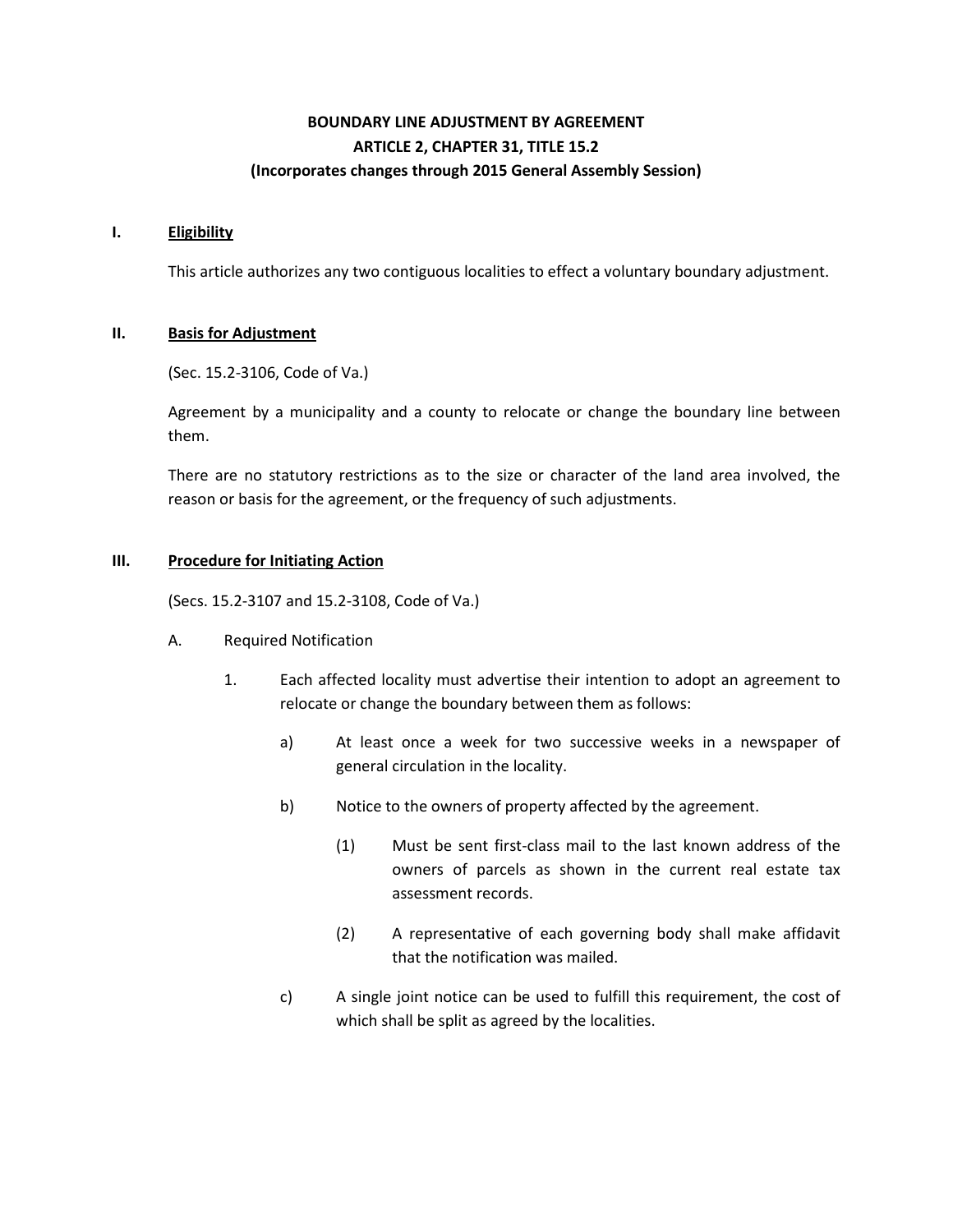- 2. The advertisement shall include:
	- a) A general description of the agreement and a description of the revised boundary line. For the advertisement, the new boundary line description is not required to be a metes and bounds description.
	- b) A statement that a copy of the proposed agreement is available for public review in the office of the clerk of each affected locality.
- B. Public Hearing. After the required public notice, each affected locality holds at least one public hearing on the agreement prior to its adoption.
- C. Petition
	- 1. After the adoption of the agreement by both localities, each jurisdiction petitions the circuit court of one of the affected political subdivisions to approve the boundary agreement.
	- 2. Required contents of petition
		- a) Facts pertaining to the desire to relocate the boundary
		- b) Plat or metes and bounds description of the new boundary line as agreed upon by the localities.
		- c) A copy of the affidavits certifying that affected property owners were notified.

#### **IV. Court Proceedings**

(Sec. 15.2-3108, Code of Va.)

- A. A single judge, not a special three-judge court, reviews the boundary change petition. Review by the Commission on Local Government is not required if the jurisdictions agree on the location of the new boundary line.
- B. The court, after hearing the evidence, enters an order establishing the new boundary line.
- C. If the owners of one-third of the affected parcels object to the boundary change, they shall be permitted to intervene and show cause why the boundary should not be changed.
- D. The only standards for the court to employ in determining whether the order establishing the new boundary line should be entered are that the affected localities